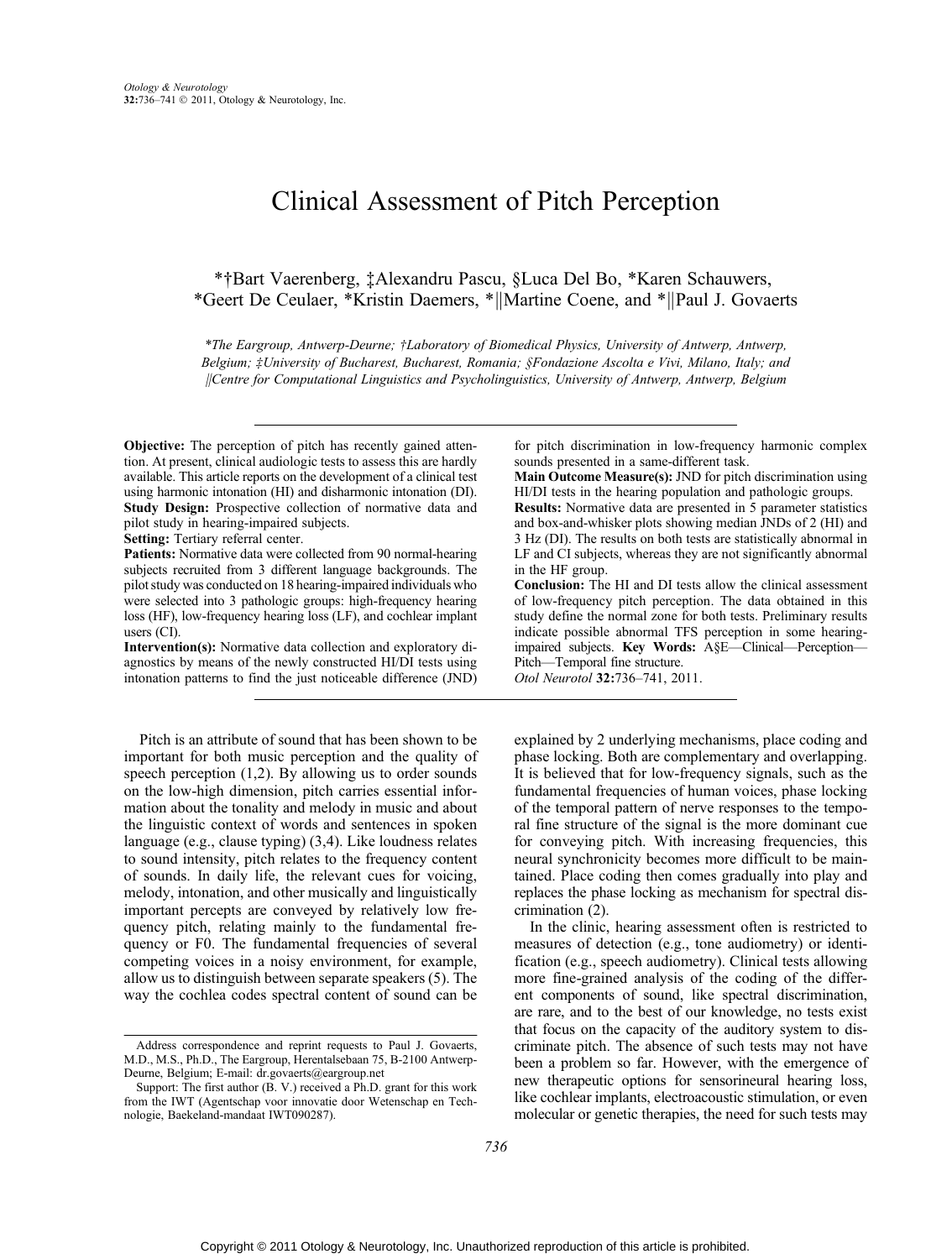increase. For instance, cochlear implants (CIs) attempt to restore the tonotopic organization of the inner ear by inserting an array of electrode contacts into the cochlea. This way, the place coding mechanism of the auditory system is partially restored. We think that the A§E spectral discrimination task is helpful in assessing the spectral discrimination, and we use it daily in the selection of CI candidates and the programming of CI processors (6). However, this test uses unfiltered phonemes as test items, and it therefore does not allow focusing on low-frequency discrimination. Poor low-frequency pitch perception may play a role in a number of frequently encountered complaints by current CI users, like poor music appreciation or poor spatial separation of multiple speakers (5,7). A clinical test focusing on pitch discrimination could potentially document and measure this. This is merely one illustration of the need of clinical tests to assess the coding of low-frequency pitch.

This article presents the development of such clinical tests to assess the coding of low frequency pitch. They are believed to be relevant in gaining more detailed insight in the coding of sound by the unaided or aided auditory system, and they are expected to be indicative for the capability of the inner ear to use its phase-locking mechanism. Two distinct tests were designed: harmonic intonation (HI) and disharmonic intonation (DI). They both use low-frequency harmonic complexes presented in a samedifferent paradigm, to find the just noticeable difference (JND) for pitch discrimination in individual subjects. Intonation patterns are applied to the stimuli to maximize focus on temporal processing. For both tests, the construction of stimulus material, test-retest validation, normative data, and preliminary results in a number of hearing-impaired subjects and cochlear implant users are presented.

### MATERIALS AND METHODS

In each trial of both the HI and DI tests, 2 stimuli are presented consecutively, one of which has an intonation, whereas the other one does not. The test task is a same-different discrimination task.

The nonintonating stimulus that is one of both stimuli in all trials is a harmonic complex signal having a fundamental frequency (F0) of 200 Hz and 3 higher harmonics (with frequencies of 2F0, 3F0, and 4F0). The intensities of the harmonics decrease in comparison with F0 ( $-6$  dB at 400 Hz,  $-12$  dB at 600 Hz, and  $-18$  dB at 800 Hz). A white noise was added to the stimuli (signal-to-noise ratio, +10.9 dB) to make them sound more natural and easy to listen to. Both in the HI and the DI test, the nonintonating sound is presented in contrast to an intonating sound. The intonating sounds used in the HI test feature a frequency sweep of all harmonics (including F0) from NF0 to N(F0 + $\Delta$ F), with N ranging from 1 to 4. In the DI test, however, the intonating sounds feature a sweep of the fundamental frequency only (F0 to F0 +  $\Delta$ F), whereas the higher harmonics are kept fixed at their initial frequency, as shown in Figure 1. As a consequence, the harmonic separation of partial tones is distorted by the sweep, hence a disharmonic (or dissonant) intonation. For both stimulus types, the sweep is linear and introduced at 330 ms after the start of the signal. The sweep duration is 120 ms, and the total signal duration is 600 ms. The timings of the intonation were chosen to resemble the intonation pattern that is used in clause typing to form a question.

Each trial thus consists of 2 consecutive stimuli separated by a 500-ms silence. One of 2 stimuli is the nonintonating sound, whereas the other sound is the intonating signal featuring a pitch change  $\Delta F$  (imposed by either a harmonic intonation in the HI test or a disharmonic intonation in the DI test). The order of stimuli within a trial is randomized. Stimuli are presented to the listener in a same-different task. The listener indicates whether he perceives a difference between the presented sounds. A JND (also called difference limen or threshold) is sought using an adaptive staircase procedure. The details of this procedure are described elsewhere (8). Briefly, after a training session to make the listener familiar with the task and the test sounds used, the test starts with a large  $\Delta F$  of 41 Hz. In case the test person discriminates the 2 sounds,  $\Delta F$  is reduced, and vice versa, according to a dithered one-up one-down procedure converging to the 50% point on the psychometric curve. Internal controls and stochastic processes are implemented to enhance the reliability and to sanction and correct for false-positive responses. Intensity roving  $(\pm 2 \text{ dB})$  is applied to discourage listeners to use any possible loudness cues to discriminate between sounds. Reaction times are recorded on every trial, and total test duration is measured.

Initially, the stimulus domain was constructed to contain 41 stimulus levels ranging from the 200 Hz reference to a 350 Hz



FIG. 1. Spectrograms of the stimuli: on the left, the nonintonating 200-Hz harmonic complex; in the middle, the harmonic intonating sound with all harmonics sweeping from N\*200 to N\*294 Hz; and on the right, the disharmonic intonation, with only the fundamental frequency sweeping from 200 to 294 Hz, keeping higher harmonics fixed at their initial frequency.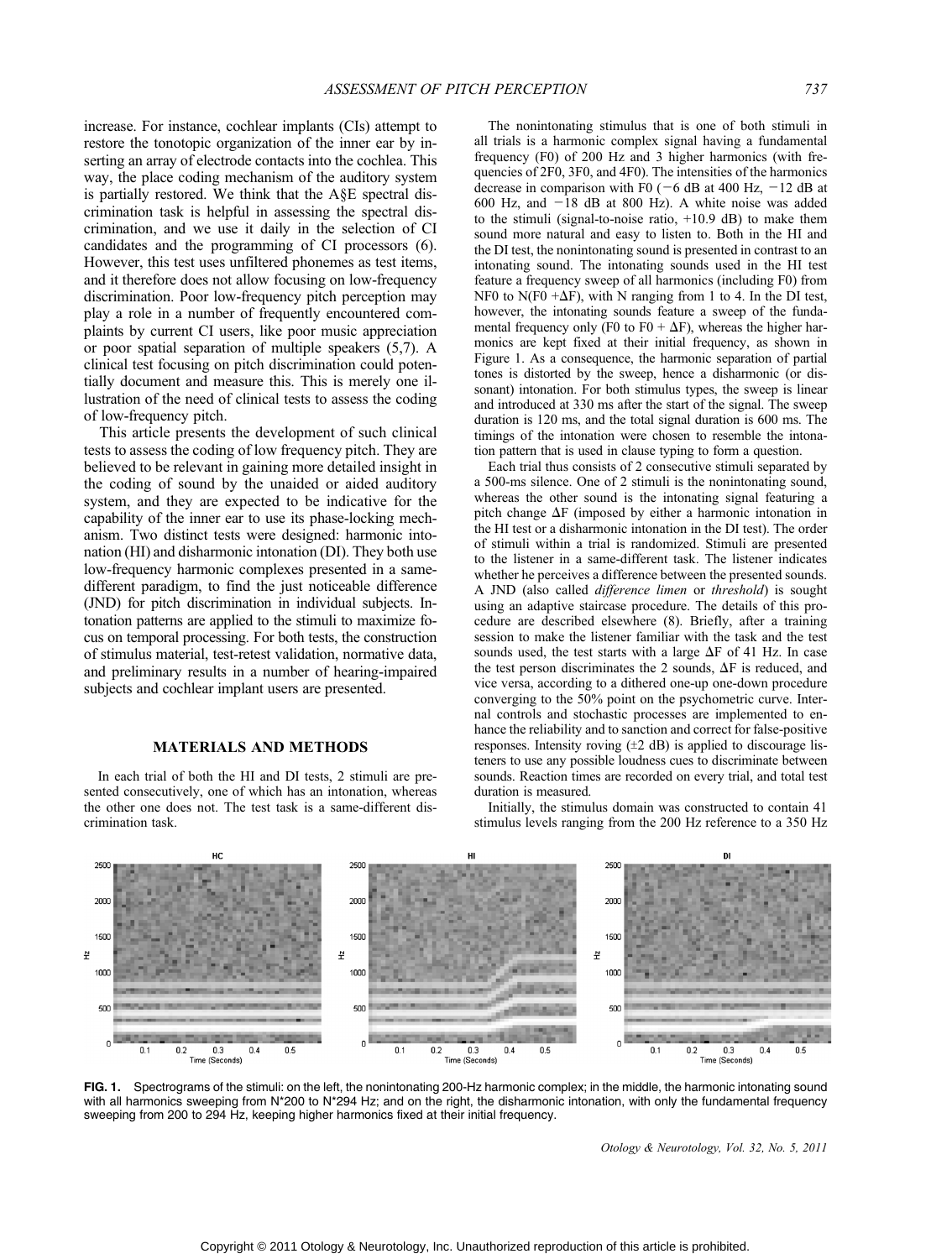maximum. Interlevel intervals were decreased stepwise from a 1/12 semitone interval in the 200 to 208 Hz range over a 1/6 semitone interval in the 208 to 229 Hz range to a 1/3 semitone interval in the 229 to 350 Hz range. To qualify the setup with the chosen stimulus domain as a robust and accurate measure of pitch perception, a test-retest validation was performed in 29 human subjects. The observed mean absolute difference  $(\pm SD)$ between test and retest was  $0.043$  ( $\pm 0.032$ ) semitones for HI and 0.043 ( $\pm$ 0.63) semitones for DI. Based on this variability, the minimum interlevel interval for both tests was set to the 0.17 semitones, which represents the 97.5th percentile of the observed differences for the most variation-sensitive test (DI). The chosen minimum interlevel interval is expected to cause a testretest variability of maximum 1 interval in 95% of test runs.

The new stimulus domain is depicted in Figure 2 and contains 36 stimulus levels ranging from the 200 Hz reference to a new 414 Hz maximum. The interlevel interval is kept constant at 1/6 semitones for levels up to 224 Hz, which is 2 semitones above the reference level. From there on, the interval increases linearly and with respect to the stimulus level. By decreasing accuracy at higher JNDs, it is expected that the average duration of the test is decreased, in particular when performed in hearing-impaired subjects. Based on the available stimulus levels, the algorithm sets the initial level to 241 Hz and applies an initial step size of 9 levels. Whenever the procedure was unable to converge to a threshold (e.g., the subject's JND is not in the range of the stimulus domain), a JND of 220 Hz was coded for the current analysis. Both HI and DI tests are implemented in the A§E psychoacoustic test battery (6,9).

The new test setup was then used to estimate JNDs for pitch perception in the normal-hearing population. Ninety subjects aged between 18 and 53 years were recruited from 3 different language groups (Dutch, Italian, and Romanian). All subjects had normal audiometric thresholds  $(<20$  dB HL at octave frequencies between 125 and 8,000 Hz) at both ears and reported no otologic history. Written informed consent was obtained for all participants. Both HI and DI test results were compared across language groups (Mann-Whitney  $U$  test). Results from different languages were then pooled to calculate the 95% confidence interval and to extract normative data for both tests.

To explore the practical use of the intonation tests, a pilot study was set up with 18 hearing-impaired individuals who were selected into 3 pathologic groups of 6 subjects each: 1) high frequency hearing loss (HF) featuring audiometric thresholds

(better ear) better than 25 dB HL at 250 and 500 Hz and worse than 40 dB HL at 2, 4, and 8 kHz (testing was done in the unaided condition); 2) low frequency hearing loss (LF) featuring audiometric thresholds (better ear) worse than 35 dB HL at 500 Hz and better than the threshold at 500 Hz at 2 and 4 kHz, and 3) cochlear implant users (CI) featuring a normal cochlear anatomy and unaided audiometric thresholds of more than 80 dB HL at the better ear, having been implanted (with full electrode insertion) with their first and only CI more than 6 months before the start of the experiments. Three of them were using the AB HiRes90k implant with Harmony processor (Advanced Bionics LLC, Valencia, CA, USA), the other 3 were using the Cochlear Nucleus 24 with Freedom processor (Cochlear Ltd., Sydney, Australia). The presentation level was 20 dB SL with a minimum of 70 dB SPL. Nonparametric statistics (box and whisker plots, Kruskall-Wallis, and Mann-Whitney  $U$  tests) were used to display the results and to compare the results between the 3 pathologic groups and between each group and the hearing subjects and paired nonparametric statistics (Wilcoxon test) to compare the differences between HI and DI results within subjects.

#### RESULTS

Figure 3 shows the results of normal-hearing subjects for HI (left hand side) and DI (right hand side). No statistically significant differences were found between different language groups, except for the HI results between Dutch (median JND, 1.5 Hz) and Italian (median JND, 2.5 Hz) speakers ( $p < 0.01$ ). This difference of 0.09 semitones is clinically and linguistically irrelevant. Therefore, data from different language groups were pooled to obtain normative data, which are depicted in black (Fig. 3). The HI test results (median JND, 2.0 Hz) seemed to be significantly different from the DI test results (median JND, 3.0 Hz)  $(p < 0.001)$ .

Figure 4 shows the results of the pathologic groups. The HF group showed median JNDs of 2.0 Hz for HI and 5.0 Hz for DI with the majority of subjects having scores within the reference range. However, the LF and CI groups showed significant differences ( $p < 0.01$ ) in both HI and DI tests when compared with the normative



FIG. 2. The possible stimulus levels in both versions of the tests. The initial stimulus domain (crosses) featured a stepwise increase in interlevel interval going up to a maximum of 350 Hz (i.e., 9.7 semitones above the reference stimulus level of 200 Hz). The domain after testretest validation (triangles) features a constant interlevel interval of 1/6 semitones for levels up to 224 Hz (i.e., 2.0 semitones above reference). From there on, the interlevel interval increases linearly at a ratio of 1/12 semitone per 1 semitone increase in stimulus level up to a 414 Hz maximum (i.e., 12.6 semitones above reference).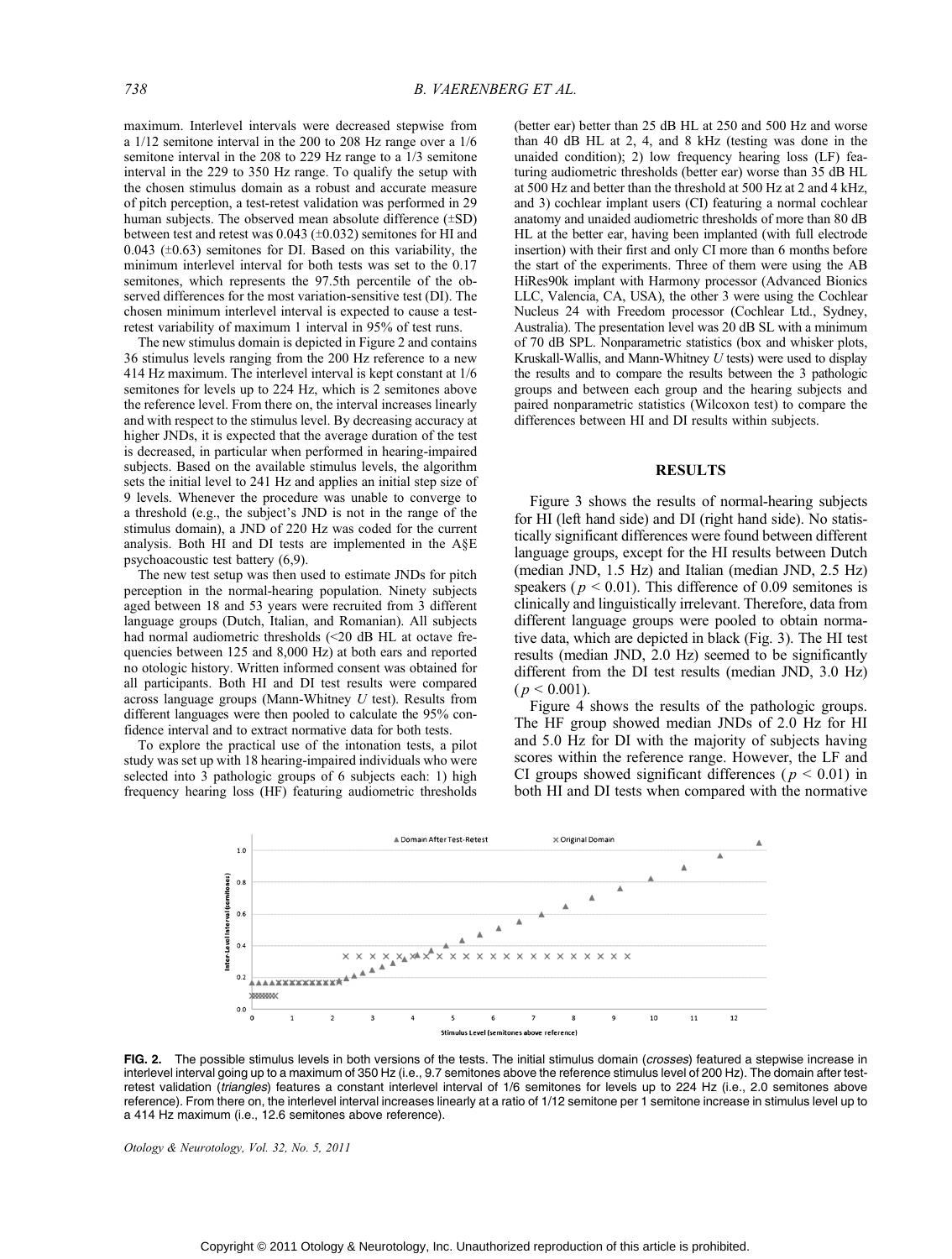

FIG. 3. The results in hearing subjects on the HI (left graphs) and the DI (right graphs) test as box and whiskers plots, where the central dot represents the median, the box the interquartile region, the whiskers the range, and the separate dots the outliers). The results for each language group are depicted in gray (NL: Dutch, RO: Romanian, IT: Italian) and the pooled results in black.

data. The LF group obtained median scores of 54.0 and 94.0 Hz and the CI group, 7.5 and 158.5 Hz, on HI and DI, respectively. Across all runs of both HI and DI, the average  $(\pm SD)$  test duration was 144 seconds  $(\pm 105 \text{ s})$ .

#### DISCUSSION

The purpose of the harmonic and disharmonic intonation tests is to provide a clinical instrument to evaluate the spectral discrimination of the auditory system in the low-frequency range. They assess the perception of pitch changes in low-frequency complex tones. Two particular but inseparable peripheral auditory mechanisms are believed to lie at the origin of the spectral discriminative power of the cochlea. One of them is based on place of excitation (tonotopy) and conveys intonation through a spatial alteration of the population of active nerve fibers. The other is a time-based mechanism (phase locking) that locks onto the TFS of the signal to keep the nerve firings in sync with the fluctuations of sound pressure in time and conveys intonation by changing the auditory nerve fibers' firing rate, keeping it in pace with the instantaneous frequency of the signal. Although many experiments have indicated that the contribution of each of these mechanisms to the total of useful information that is centrally processed may vary according to the nature of the signal, no single experiment exists to isolate one of 2 mechanisms completely. Nonetheless, it is believed that in low frequencies, phase locking is the more important mechanism for conveying pitch.

The HI and DI tests were designed to investigate pitch perception in a clinical situation. When comparing the stimuli, it is seen that the cue in HI is more salient: all harmonics are swept together with the fundamental. It is reasonable to assume that both place and time-based codes

contribute to the accurate detection of this kind of intonation. However, in the DI stimuli, it is only the fundamental frequency that shifts. Looking at the critical bandwidth of auditory filters, it seems impossible to transfer an intonation as subtle as a few hertz in the 200-Hz region by a place-based code (10). In consequence, time-based codes are likely to dominate the accurate detection of this kind of intonation. In theory, keeping the higher harmonics fixed while the fundamental sweeps causes beating, and this may introduce a new cue that could bias the results. Beating occurs when 2 sound waves of different frequency are presented simultaneously. This causes a modulation that is the result of the alternating constructive and destructive interference between the waves. However, this possible bias only comes into play for JNDs much higher than a couple of hertz. The beat frequency is equal to the absolute value of the difference in frequency of the 2 waves. So for instance, with  $F1 = 200$  Hz and  $F2 = 320$  Hz, the beat frequency will be  $|200-320| = 120$  beats per second (bps). In our DI test, beating occurs when F0 interferes with the stationary 400-Hz harmonic. Hence, with  $F0 = 202.5$  Hz, the beat frequency is  $|400-202.5| = 197.5$  bps. However, temporal modulation transfer functions are known to be low pass with a cutoff frequency near 70 bps for normalhearing listeners (11). This indicates that a beat frequency of 192.5 bps could not be a cue to distinguish 2 signals. Temporal beatings in the DI stimulus can only serve to distinguish a tone with a stationary F0 of 200 Hz from one with a gliding F0 from 200 to 330 Hz or higher. However, then it is no longer relevant for the clinical interpretation of the test results. As shown, JNDs above 4 or 10 Hz are outside the clinical normal zone.

Another possible bias in the DI test results could come from the dissonance or loss of harmony in the signal that causes the percept of a split tone and a severely changing waveform that could lead to a lower JND. However,



FIG. 4. The HI (left graphs) and DI (right graphs) results of the pilot study in subjects with hearing loss (see legend to Fig. 3 to understand the box and whisker plots). HF, high-frequency hearing loss; LF, low-frequency hearing loss; CI, cochlear implant users; and normal, the normal data (Fig. 3).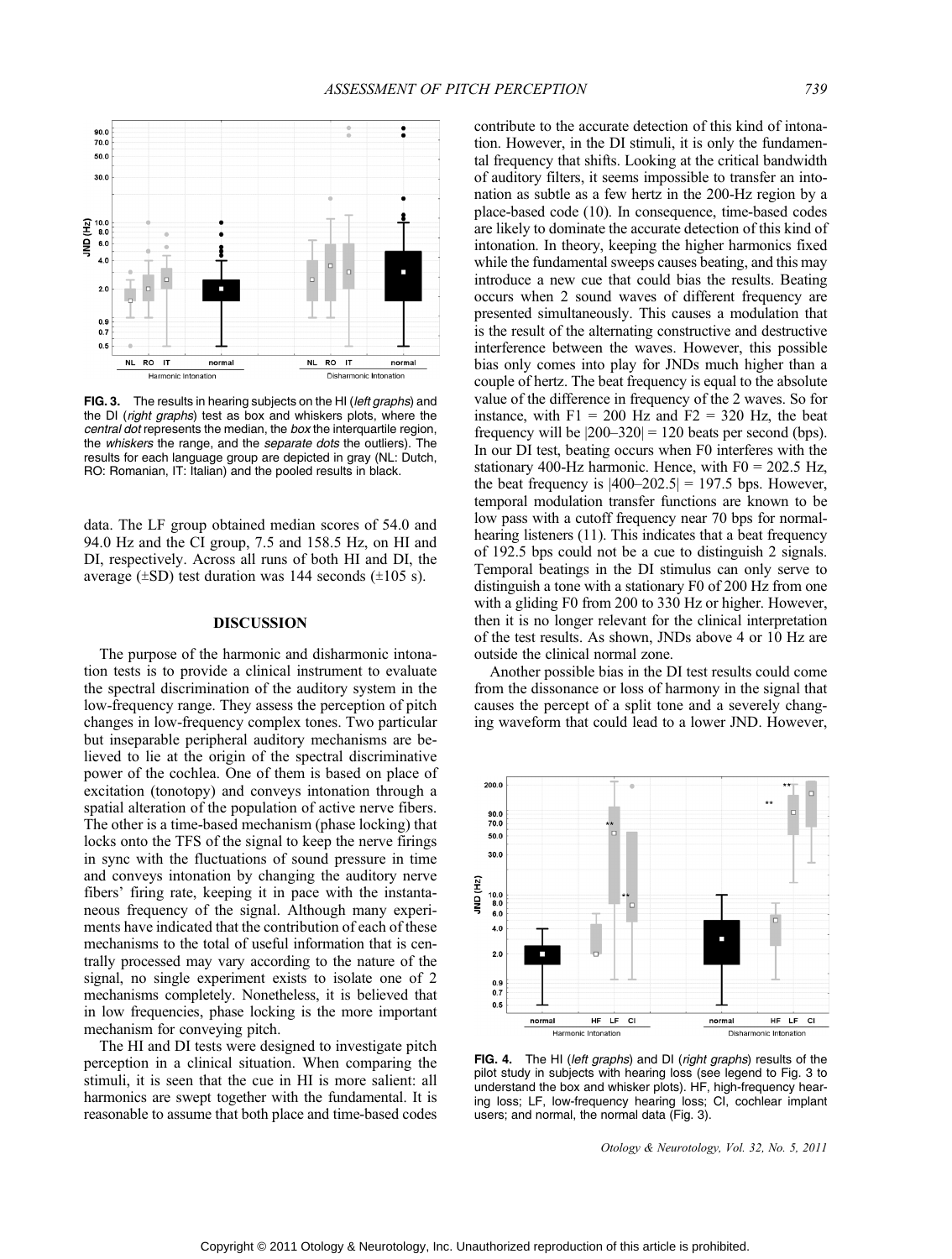the results show that listeners are less sensitive to this loss of harmony than they are to the harmonic intonation. In normal-hearing subjects, differences between HI and DI, although statistically highly significant ( $p < 0.001$ ), are so small (1 Hz) that they are unlikely to be clinically relevant.

In conclusion, it seems fair to say that both tests are easily performed in normal-hearing subjects, that the results are in line with earlier findings of JNDs for pitch changes, which are approximately between 1 and 4 Hz in the 200-Hz range and that the 2 tests do not assess fully identical psychoacoustic phenomena.

In addition, no relevant differences were found between language groups. We wanted to make sure that the normative data were not biased by the linguistic background of the listener. As said, pitch is used to convey linguistic information, but the importance of it can be different in different languages. For instance, the perception of syllable prominence in Dutch is predominantly cued by pitch and, to a lesser degree, by syllable duration, whereas in Italian, it is the other way around (12,13). It would be conceivable that Dutch listeners therefore have better acuity for pitch than Italian speakers. Because no differences were found between the Germanic and Romance language used, the tests seem largely language independent and applicable in different language groups.

The adjusted stimulus domain (after validation) is expected to cause a test-retest variability less than 1 interlevel interval, which adds to the robustness of the tests. Test durations measured indicate that, on average, HI and DI together can be performed in a single subject in less than 5 minutes. Together with the included training mode, this makes that the tests are well feasible in clinical practice.

Once a test is feasible in clinical practice and normative data have been obtained, the next step is to evaluate whether it is relevant in diagnostic, that is, pathologic situations. Although this is beyond the scope of the present article, preliminary results have been obtained in

different groups with abnormal hearing. Although the numbers are too low to draw any robust conclusions, remarkable differences between results on HI and DI seem to exist in these groups.

The results of the CI group show that the majority of these subjects are performing reasonably well on the HI task, presumably because they are still able to use the place cue caused by all harmonics sweeping to detect pitch changes. On the DI task, the only spectral cue consists of the 200 Hz component shifting. As current CI devices are mainly tonotopically organized and have a limited number of electrodes, it is not likely that a subtle change in a single-frequency component causes a different electrode to be stimulated (14). The frequency bandwidth of the most apical channel was 250 to 416 Hz for the AB device and 188 to 313 Hz for the Nucleus device. Because no or only limited TFS is conveyed within one spectral band, the fundamental frequency needs to be analyzed into a different spectral band (causing a change in the physical stimulation site) for its sweep to be detected. As said before, high stimulus levels  $(\Delta F,$  $>150$  Hz) also cause temporal beatings in the DI signal that may serve as cue for CI users to discriminate between sounds. This hypothesis is in line with the high JNDs on the DI test observed in the CI group (median JND, 158.5 Hz).

The different JNDs for HI and DI in the LF group could be attributed to the fact that the loss of audibility in the low-frequency region also impacts the spectral discrimination within this region. In general, this is attributed to the broadening of auditory filters as a result of malfunctioning hair cells. As the concept of filter bandwidth is not exclusively built on either place- or timebased coding, broadening may result from deficiencies in either or both of them. However, as discussed in the introduction, it is reasonable to assume that temporal coding is dominant in the DI task. Although speculative at this stage, it seems appealing to consider that this test might distinguish patients with perceptive hearing loss



FIG. 5. The musician's audiometric thresholds for right (left graph) and left (right graph) ears at different points in time. The dark gray curves show thresholds at initial measurement (T0). The light gray curves show thresholds measured 4 months later (T0+4).